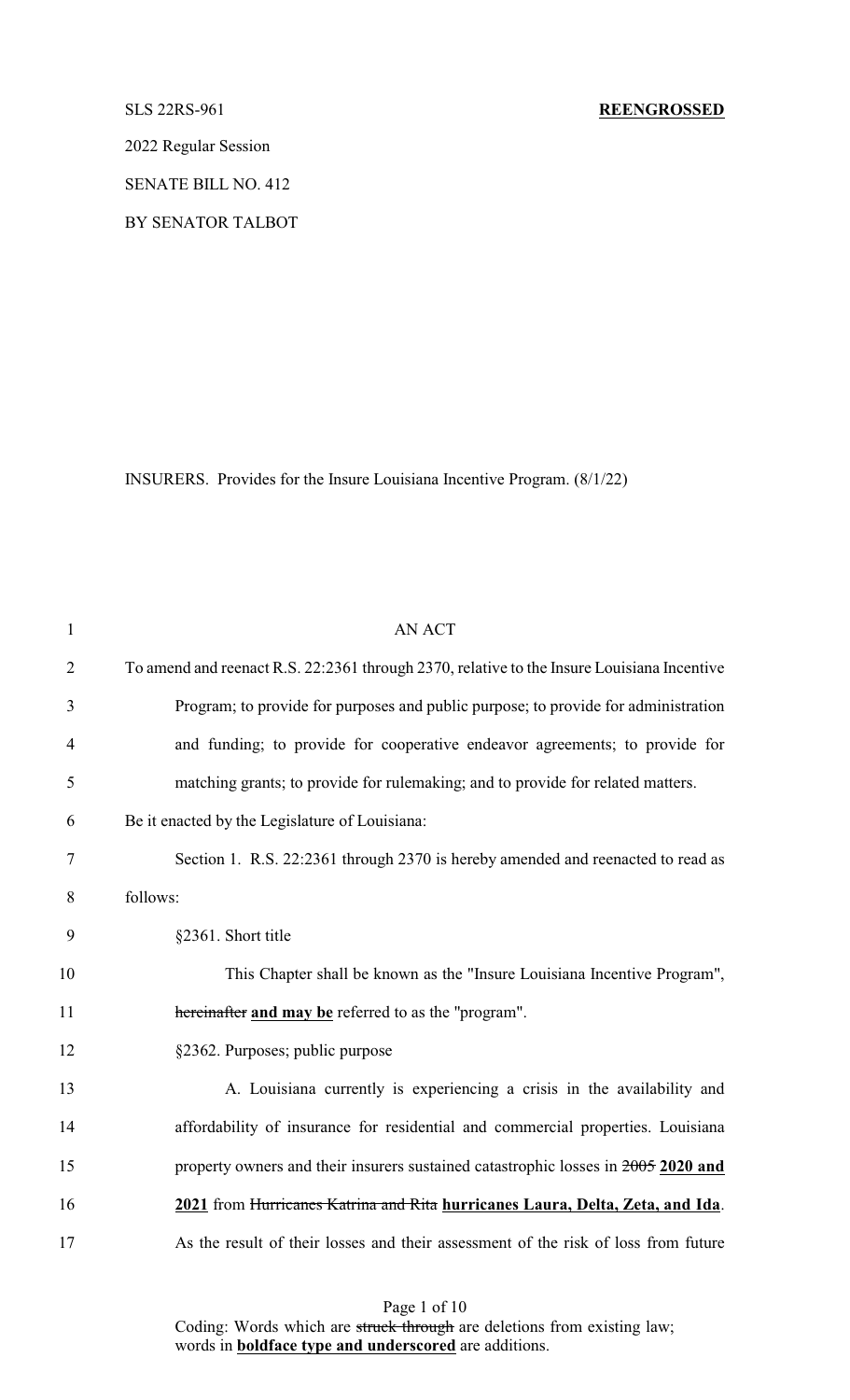storms, many insurers have substantially reduced their participation in the voluntary market for residential and commercial property insurance. With fewer insurers in the voluntary market, competitive pressure on premium rates is reduced. Current underwriting practices have resulted in a substantial increase in the number of Louisiana propertyowners forced to obtain their propertyinsurance coverage or their coverage for the wind peril from Louisiana Citizens Property Insurance Corporation (Citizens), the state insurer of last resort. As a result of the 2005 storms, Citizens has a substantial deficit that currently is and must be funded by assessments against insurers and policyholders. The decline in the voluntary insurance market substantially increases Citizens' exposure, therebythreatening to worsen its financial 11 condition. Increased premiums and assessments make property insurance coverage unaffordable for some property owners, forcing them to sell or abandon their residential or commercial properties or preventing them from restoring storm- damaged properties, causing some residents to leave or fail to return to the state. The availability of property insurance at reasonable cost is essential to the economy of the state. Owners cannot invest in and lenders will not finance the construction and ownership of residential and commercial buildings without adequate property insurance protection. The state has a vital interest in fostering the availability of property insurance at reasonable cost.

 B. The Insure Louisiana Incentive Program is adopted for the purpose of cooperative economic development and stability in Louisiana by encouraging 22 additional insurers to participate in the voluntary property insurance market in order 23 to substantially increase the availability of property insurance, to substantially increase competitive pressure on insurance rates, and to substantially reduce the volume of business written by the Louisiana Citizens Property Insurance Corporation, thereby offering a less expensive alternative to its policyholders and reducing Citizens' exposure to an increased deficit and future assessments.

 C. It is hereby declared by the **The** legislature **hereby declares** that assuring an adequate and affordable market for insurance for both residential and commercial

> Page 2 of 10 Coding: Words which are struck through are deletions from existing law; words in **boldface type and underscored** are additions.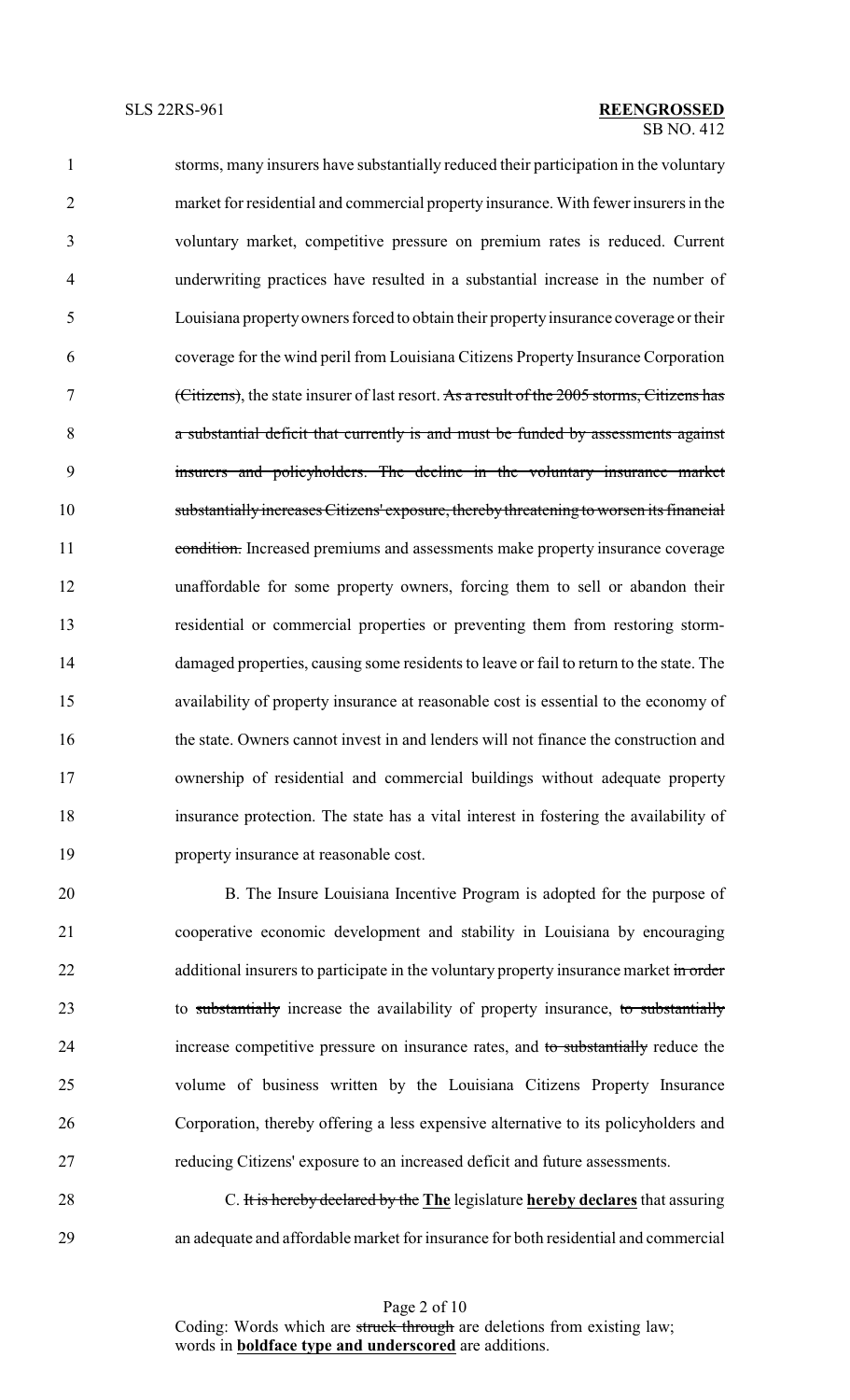| $\mathbf{1}$   | properties in this state is essential to the economic viability of the state and its       |
|----------------|--------------------------------------------------------------------------------------------|
| $\overline{2}$ | citizens, the assurance of an adequate and stable tax base for the state and its political |
| 3              | subdivisions, and the health, welfare, and safety of its citizens. Accordingly, the        |
| 4              | establishment of the Insure Louisiana Incentive Program implemented through                |
| 5              | public-private partnerships is declared and demonstrated to be an essential public         |
| 6              | function and public purpose.                                                               |
| 7              | §2363. Cooperative endeavors; grants; regulations                                          |
| $8\,$          | A. The commissioner of insurance is authorized to implement the essential                  |
| 9              | public purpose of this Chapter through public-private partnerships executed through        |
| 10             | cooperative endeavors with authorized insurers. Such endeavors may include                 |
| 11             | matching capital fund grants under the provisions of this Chapter.                         |
| 12             | B. The commissioner of insurance may grant matching capital funds to                       |
| 13             | qualified property insurers in accordance with the requirements of this Chapter from       |
| 14             | the fund. The commissioner shall adopt and promulgate rules and regulations in             |
| 15             | accordance with the Administrative Procedure Act, R.S. 49:950 et seq., governing           |
| 16             | the application process and award of grants, use of grant funds, reporting                 |
| 17             | requirements and other regulations to assure compliance with and to carry out the          |
| 18             | purposes of the program.                                                                   |
| 19             | §2364. Implementation; grant limitations                                                   |
| 20             | A. The commissioner of insurance shall adopt and promulgate rules and                      |
| 21             | regulations to implement this program as soon as possible and in accordance with the       |
| 22             | Administrative Procedure Act, R.S. 49:950 et seq.                                          |
| 23             | B. When the program is ready for implementation, the commissioner shall                    |
| 24             | issue a public invitation to insurers to submit grant applications. In the initial         |
| 25             | applications, the commissioner shall not allocate individual grants of less than two       |
| 26             | million dollars nor in excess of ten million dollars. In the initial allocation of grants  |
| 27             | only, the commissioner shall allocate twenty percent of the total amount of funds          |
| 28             | available for grants to domestic insurers.                                                 |
| 29             | C. In the event that If all monies in the fund are not allocated in response to            |
|                |                                                                                            |

Page 3 of 10 Coding: Words which are struck through are deletions from existing law; words in **boldface type and underscored** are additions.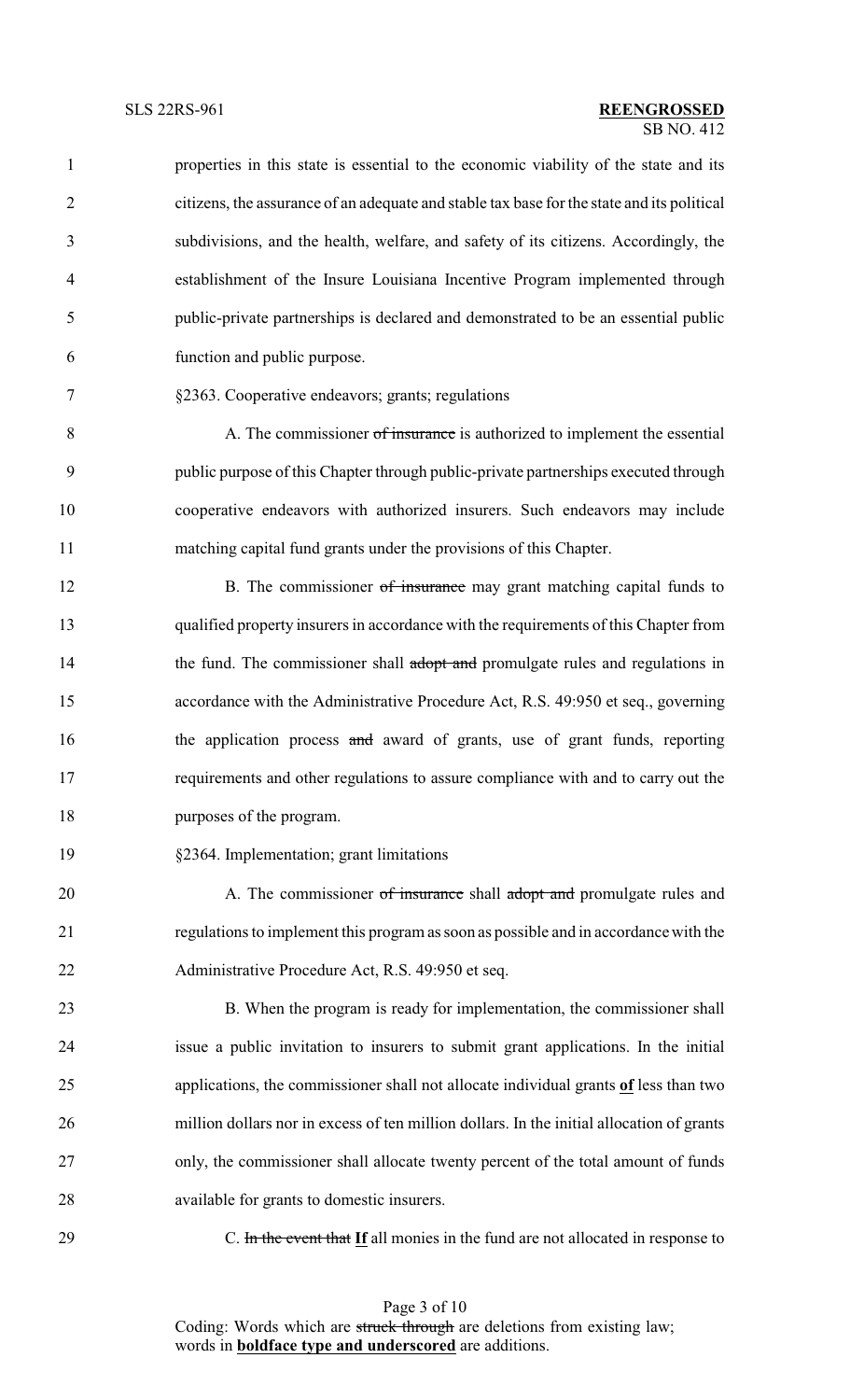the first invitation for grant applications, then the commissioner shall **may** issue a second invitation for grant applications. In the second invitation, the commissioner shall not allocate individual grants **of** less than two million dollars nor in excess of ten million dollars, but insurers who have been allocated a grant in response to the 5 first invitation may apply for an additional grant up to the ten million dollar limit.  $\text{Im}$  the event that **If** all monies in the fund are not allocated in response to the second invitation for grant applications, then the commissioner shall **may** issue a third invitation for grant applications. In the third invitation, the commissioner shall not allocate individual grants **of** less than two million dollars nor in excess of ten million dollars, but insurers who have been allocated a grant in response to the first or second invitation may apply for an additional grant up to the ten million dollar limit.

12 D. Once the commissioner has finalized all responses from three separate 13 invitations for grant applications authorized under this Chapter, any unexpended and unencumbered monies in the fund and anymatching capital fund grant funds that are 15 not earned pursuant to R.S. 22:2370(A) shall be used pursuant to the provisions of R.S. 22:2372 **revert to the state general fund**. However, if less than thirty-five 17 million dollars remains in the Insure Louisiana Incentive Fund after responses have been finalized to the three separate invitations for grant applications, then the remaining monies in the fund shall instead be used to accelerate payoff of the Unfunded Accrued Liability of the state retirement systems.

 E. The total amount of funds available for this program is the amount appropriated or otherwise made available to the fund by the legislature. If the amount requested in grant applications exceeds the amount of funds available, the 24 commissioner of insurance shall have the discretion to prioritize and allocate funds among insurers deemed **considered** eligible to participate in the program, considering the financial strength of each insurer and the potential for its business 27 plan to improve the availability and affordability of property insurance in Louisiana **this state**.

F. Prior to the award of any grant pursuant to the provisions of this Chapter,

Page 4 of 10 Coding: Words which are struck through are deletions from existing law; words in **boldface type and underscored** are additions.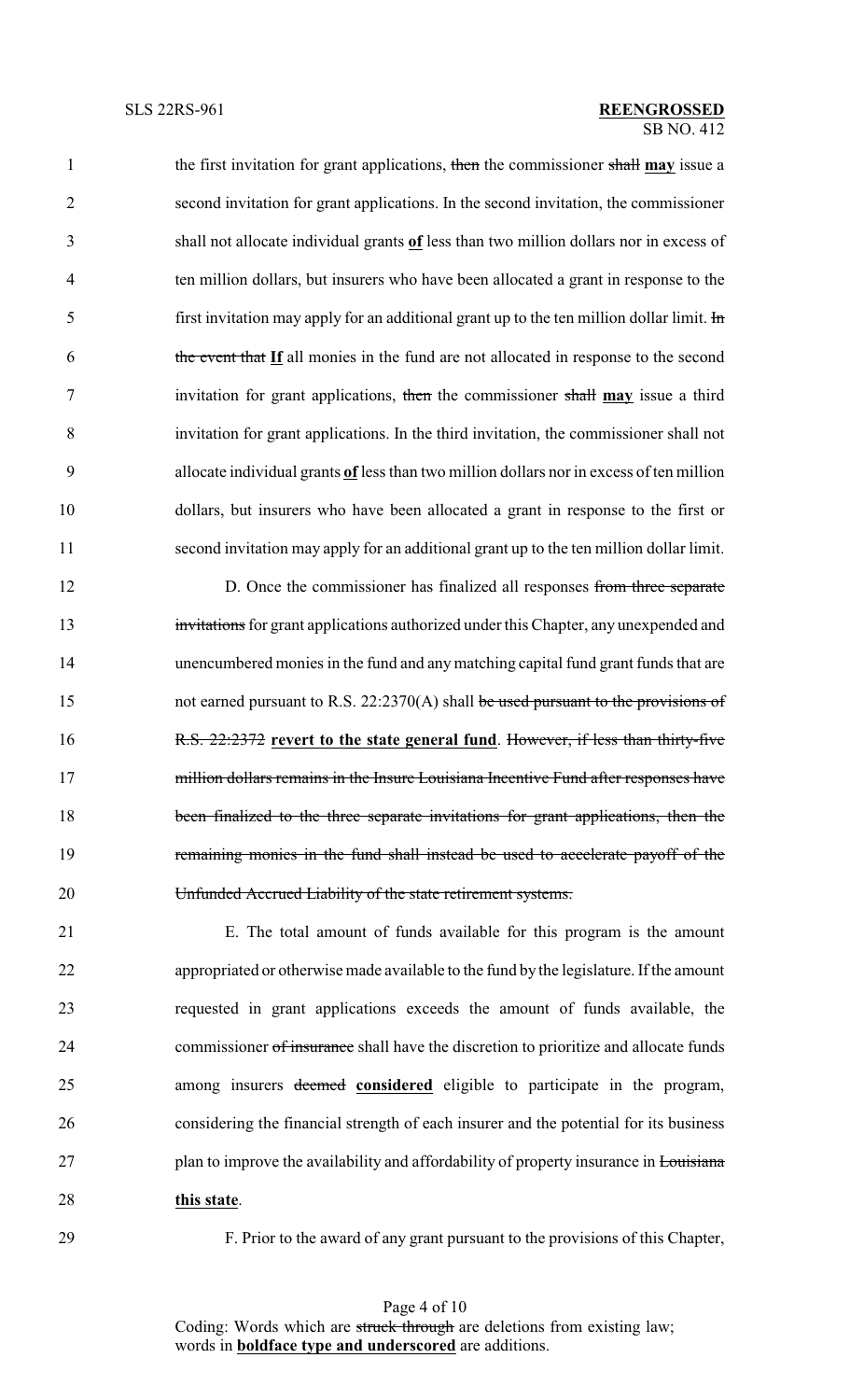|                | OD INU. 412                                                                                   |
|----------------|-----------------------------------------------------------------------------------------------|
| $\mathbf{1}$   | such the grant shall be subject to the review and approval of the Joint Legislative           |
| $\overline{2}$ | Committee on the Budget. The use of grant funds and unexpended and                            |
| 3              | unencumbered monies pursuant to the provisions of Subsection D of this Section                |
| $\overline{4}$ | shall not be subject to review and approval of the Joint Legislative Committee on the         |
| 5              | Budget.                                                                                       |
| 6              | §2365. Minimum capital requirements                                                           |
| $\tau$         | A. Grants shall be made only to insurers who satisfy minimum capital                          |
| 8              | requirements as specified in the rules and regulations adopted and promulgated by             |
| 9              | the commissioner of insurance, which shall include capital and surplus exceeding              |
| 10             | twenty-five million dollars, stable financial condition as shown by a satisfactory            |
| 11             | risk-based capital level, and an adequate risk-based reinsurance program.                     |
| 12             | B. In no event shall matching fund grants exceed twenty percent of an                         |
| 13             | insurer's capital and surplus.                                                                |
| 14             | §2366. Satisfactory prior experience                                                          |
| 15             | As determined by the commissioner of insurance, grants shall be made only                     |
| 16             | to insurers with satisfactory prior experience in writing property insurance or to new        |
| 17             | insurers whose management has satisfactory prior experience in property insurance.            |
| 18             | §2367. Authorized insurers                                                                    |
| 19             | Although a non-admitted insurer, including an approved unauthorized                           |
| 20             | surplus lines insurer, may apply for a grant, the insurer must become admitted and            |
| 21             | Hicensed shall obtain a certificate of authority to do business in Louisiana before           |
| 22             | it may actually receive the grant funding. The commissioner of insurance may                  |
| 23             | reallocate funds allocated to such non-admitted surplus lines insurer if that insurer         |
| 24             | it does not apply on a timely basis, as specified in the regulations, or is not approved      |
| 25             | as an admitted and licensed insurer for a certificate of authority.                           |
| 26             | §2368. Matching capital fund grants                                                           |
| 27             | A. The insurer shall make a commitment of capital of not less than two                        |
| 28             | million dollars to write property insurance in <b>Louisiana this state</b> that complies with |
|                |                                                                                               |

29 the requirements of R.S. 22:2369.

Page 5 of 10 Coding: Words which are struck through are deletions from existing law; words in **boldface type and underscored** are additions.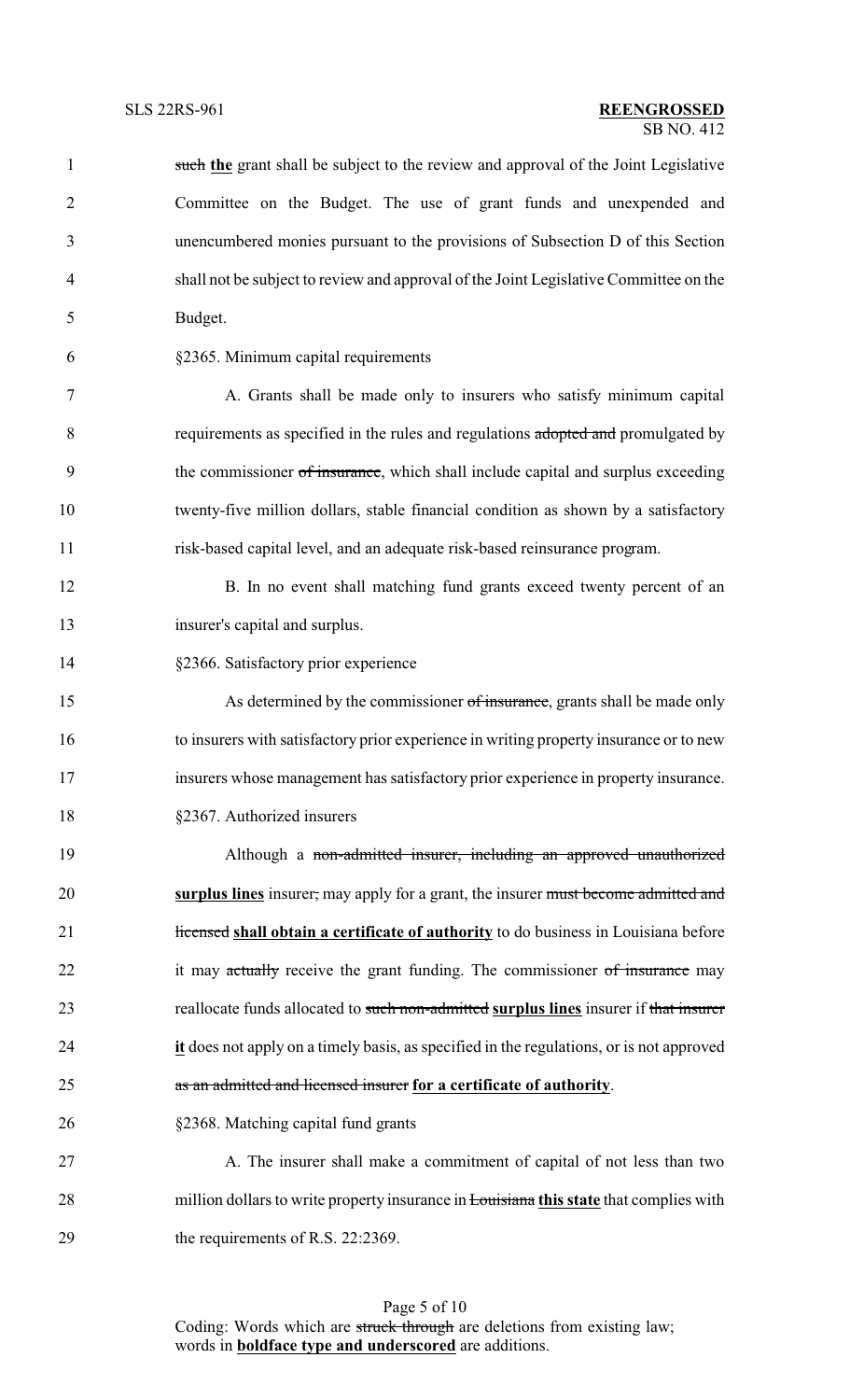### $\overline{SB}$  NO. 412 SLS 22RS-961 **REENGROSSED**

- B. Matching capital fund grants authorized under this Chapter shall match such **the** newly allocated insurer capital funds at a ratio of one dollar of state capital grant funds to one dollar of allocated insurer capital funds.
- §2369. Net written premium requirements

 A. "Net written premiums" means the total premiums, exclusive of assessments and other charges, paid by policyholders to insurers for policies that comply with **the provisions of** this Section, minus any return premiums or other premium credits due policyholders.

 B. To comply with the requirements of this Chapter, the new property insurance written by the insurer who received a matching capital fund grant shall be residential, commercial, mono-line, or package property insurance policies in **Louisiana this state**, and must shall include coverage for wind and hail with limits equal to the limits provided for other perils insured under such policies. The net written premium requirements of this Section will **shall** be satisfied only by property insurance coverages reported on the Annual Statement State Page filed with the Department of Insurance under lines 1 (Fire), 2.1 (Allied Lines), 3 (Farmowners), 4 (Homeowners), or 5.1 (Commercial Multi-peril Non-liability).

 C. Insurers who receive the matching capital fund grants must **shall** write 19 property insurance in Louisiana this state that complies with the requirements of this Section with net written premiums of at least a ratio of two dollars of premium for each dollar of the total of newly allocated insurer capital and the matching capital fund grant. Thus, if the insurer allocates two million dollars in capital and receives a matching capital fund grant of two million dollars, the insurer must **shall** write property insurance in Louisiana **this state** with net written premiums of at least eight million dollars.

 D. In the first twenty-four months after receipt of matching capital fund grants insurers shall write at least fifty percent of the net written premium for policyholders whose property is located in the parishes included in the federal Gulf Opportunity Zone Act of 2005 in Louisiana. Twenty-five percent of the net written

> Page 6 of 10 Coding: Words which are struck through are deletions from existing law; words in **boldface type and underscored** are additions.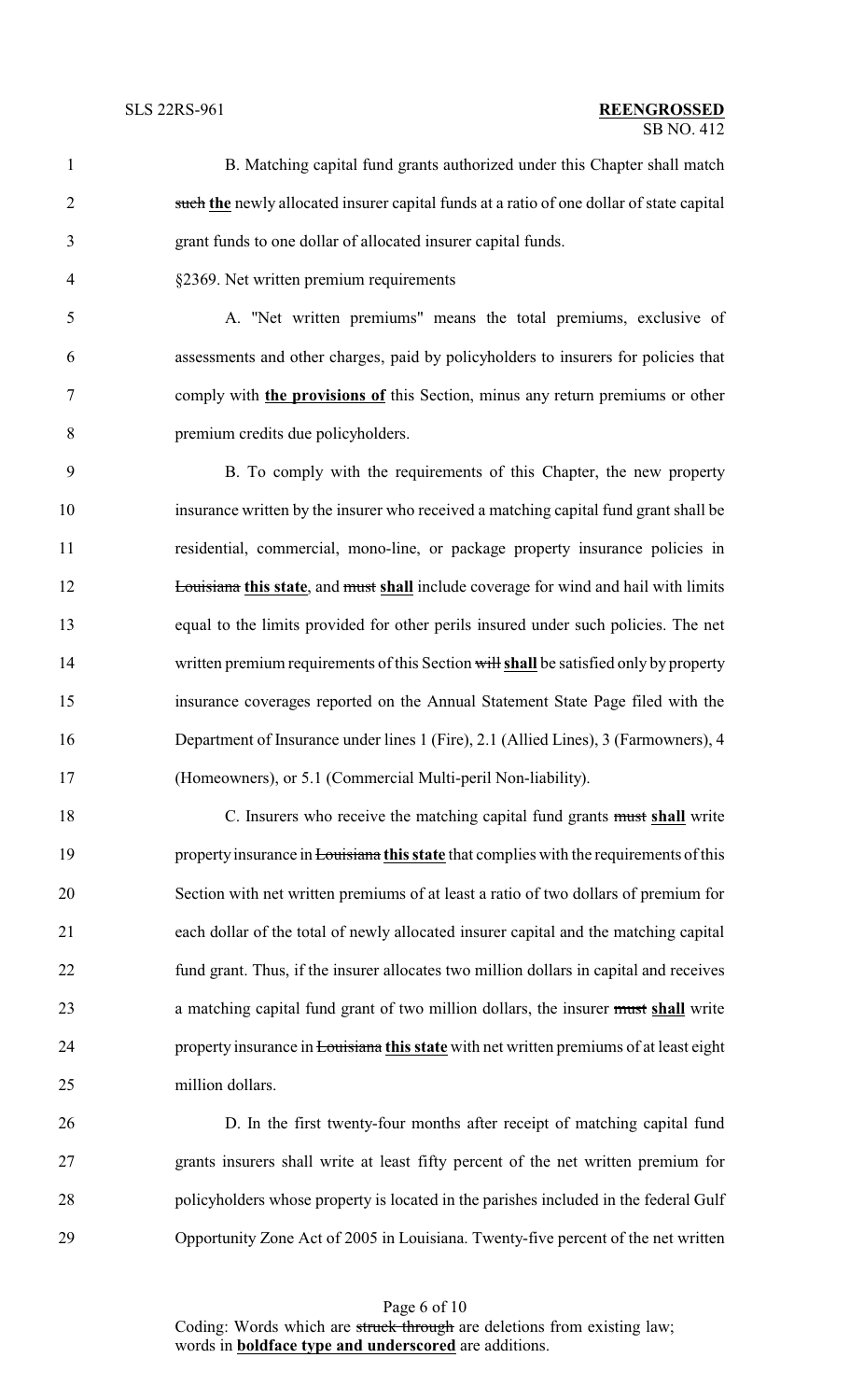premium for policyholders whose property was formerly insured by the Louisiana Citizens Property Insurance Corporation, and at least fifty percent of such **the** policyholders shall have property located in the parishes included in the federal Gulf Opportunity Zone Act of 2005 in Louisiana. Insurers must **shall** maintain this net written premium ratio over five years to fully earn the matching capital fund grant as outlined in R.S. 22:3310 **in accordance with R.S. 22:2370**.

 E.(1) The commissioner shall promulgate rules pursuant to the Administrative Procedure Act,R.S. 49:950 et seq., to establish procedures to monitor the net written premium of insurers receiving any grant under this Chapter **and** to 10 ensure that the insurer is in compliance with the provisions of this Section. These rules shall include provisions for the return of grant money to the state, on a pro rata basis, for failure to meet the requirements of this Section. Notwithstanding the provisions of R.S. 22:2370 to the contrary, the commissioner shall seek the return of unearned grant money from any insurer who has not been in compliance **complied** with **the provisions of** this Section for five consecutive years commencing on January 1, 2009 **January 1, 2024**, and ending on December 31, 2013 **December 31, 2028**.

 (2)(a) Notwithstanding the provisions of this Chapter to the contrary, rules and regulations promulgated by the commissioner pursuant to this Chapter shall provide that grants, made pursuant to a third invitation for grant applications, may 21 be made to insurers providing coverage against damage to an existing dwelling. The **A** grant shall be made only as to those policies transferred from an existing dwelling to a new dwelling provided the risk of catastrophe associated with the new dwelling is the same as or no greater than the level of risk of catastrophe associated with the existing dwelling.

 (b) Grants shall also be made under **the provisions of** this Paragraph to any insurer that was forced to reduce coverage, or drop coverage entirely, on existing 28 dwellings in order that the insurer maintain its financial stability or solvency. Such **A** grant **made pursuant to this Subparagraph** shall be contingent on the insurer

> Page 7 of 10 Coding: Words which are struck through are deletions from existing law; words in **boldface type and underscored** are additions.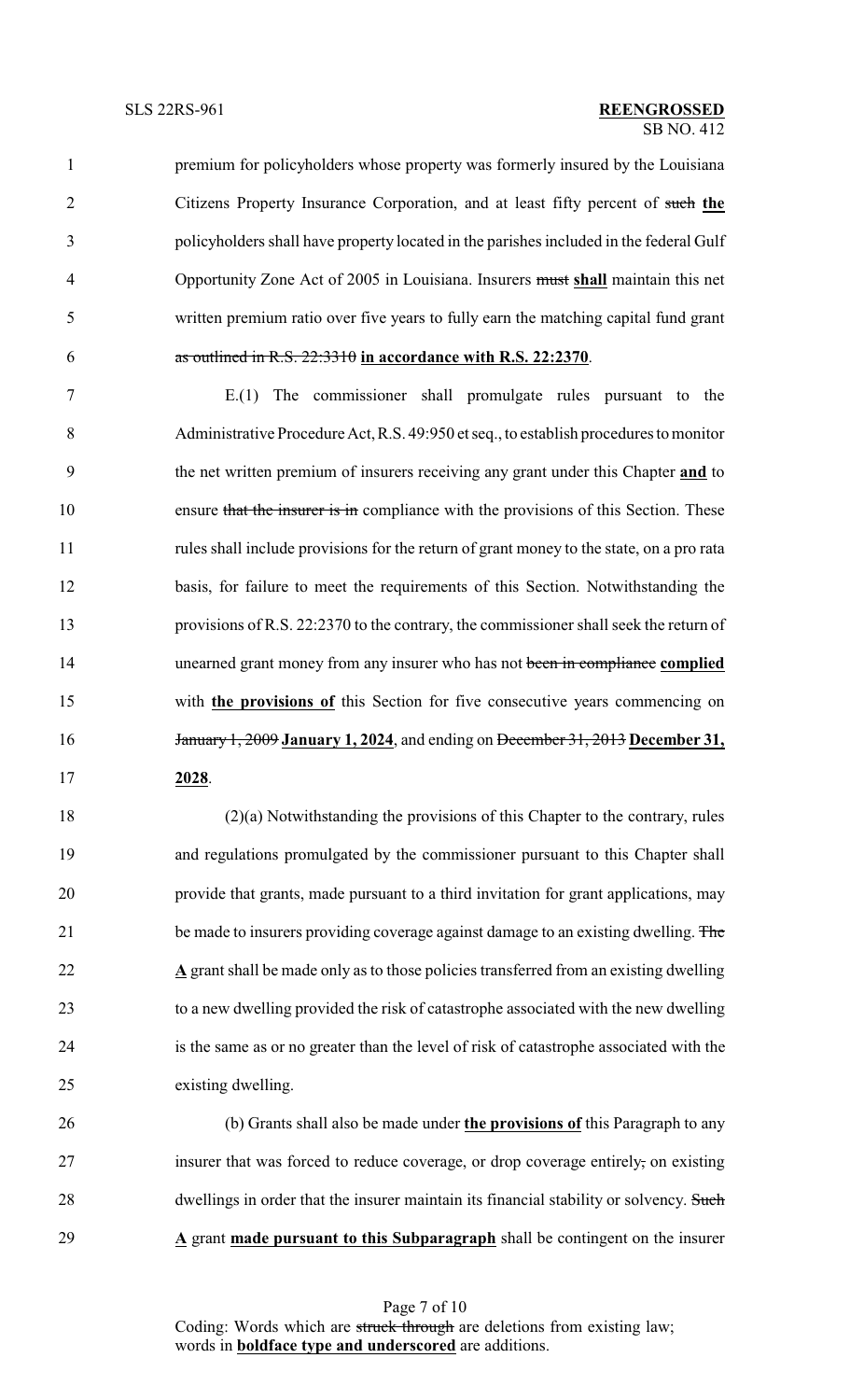| $\mathbf{1}$   | reinstating such former coverage or better coverage on the existing dwellings.                                                                                                   |
|----------------|----------------------------------------------------------------------------------------------------------------------------------------------------------------------------------|
| $\overline{2}$ | §2370. Earned capital                                                                                                                                                            |
| 3              | A. An insurer who has received a matching capital fund grant under the                                                                                                           |
| $\overline{4}$ | provisions of this Chapter is entitled to shall earn the grant at the rate of twenty                                                                                             |
| 5              | percent per year for each year in which the insurer maintains the net written                                                                                                    |
| 6              | premiums in compliance with the requirements of this Chapter, so that the insurer                                                                                                |
| 7              | can may earn the entire grant in five years.                                                                                                                                     |
| 8              | B. If any insurer fails to comply with the requirements of this Chapter at the                                                                                                   |
| 9              | end of any year of the grant, the commissioner of insurance shall have the option of                                                                                             |
| 10             | granting an extension if the insurer shows promise of future compliance.                                                                                                         |
| 11             | C. If the commissioner of insurance finds that an insurer has failed to comply                                                                                                   |
| 12             | with the statutory or regulatory requirements for the grant, the commissioner may                                                                                                |
| 13             | declare the insurer in default. The insurer in default shall repay any matching capital                                                                                          |
| 14             | fund grant funds that have not been earned under Subsection A of this Section, plus                                                                                              |
| 15             | legal interest from the date of the commissioner's default declaration.                                                                                                          |
| 16             | D. In the event of insolvency of an insurer, the Louisiana Insurance                                                                                                             |
| 17             | Guaranty Association shall have no obligation to repay matching capital fund                                                                                                     |
| 18             | grants shall not be a liability of the Louisiana Insurance Guaranty Association.                                                                                                 |
|                | The original instrument was prepared by Beth O'Quin. The following digest,<br>which does not constitute a part of the legislative instrument, was prepared<br>by Cheryl Serrett. |
|                |                                                                                                                                                                                  |

# DIGEST

SB 412 Reengrossed 2022 Regular Session Talbot

Present law creates the Insure Louisiana Incentive Program (program).

Present law provides Louisiana is experiencing a crisis regarding the availability and affordability of insurance for residential and commercial properties from the catastrophic losses in 2005 from hurricanes Katrina and Rita. Provides underwriting practices have resulted in property owners having to obtain property insurance or coverage for wind peril from Louisiana Citizens Property Insurance Corporation (Citizens). Provides Citizens has a substantial deficit as a result of those storms and requires both insurers and policyholders to be charged assessments to fund Citizens deficit. Present law provides some property owners were forced to sell or abandon their properties or they have been prevented from repairing their storm-damaged properties, and some residents have left the state and have failed to return. Provides Louisiana has a vital interest in fostering the availability of property insurance at a reasonable cost.

Page 8 of 10 Coding: Words which are struck through are deletions from existing law; words in **boldface type and underscored** are additions.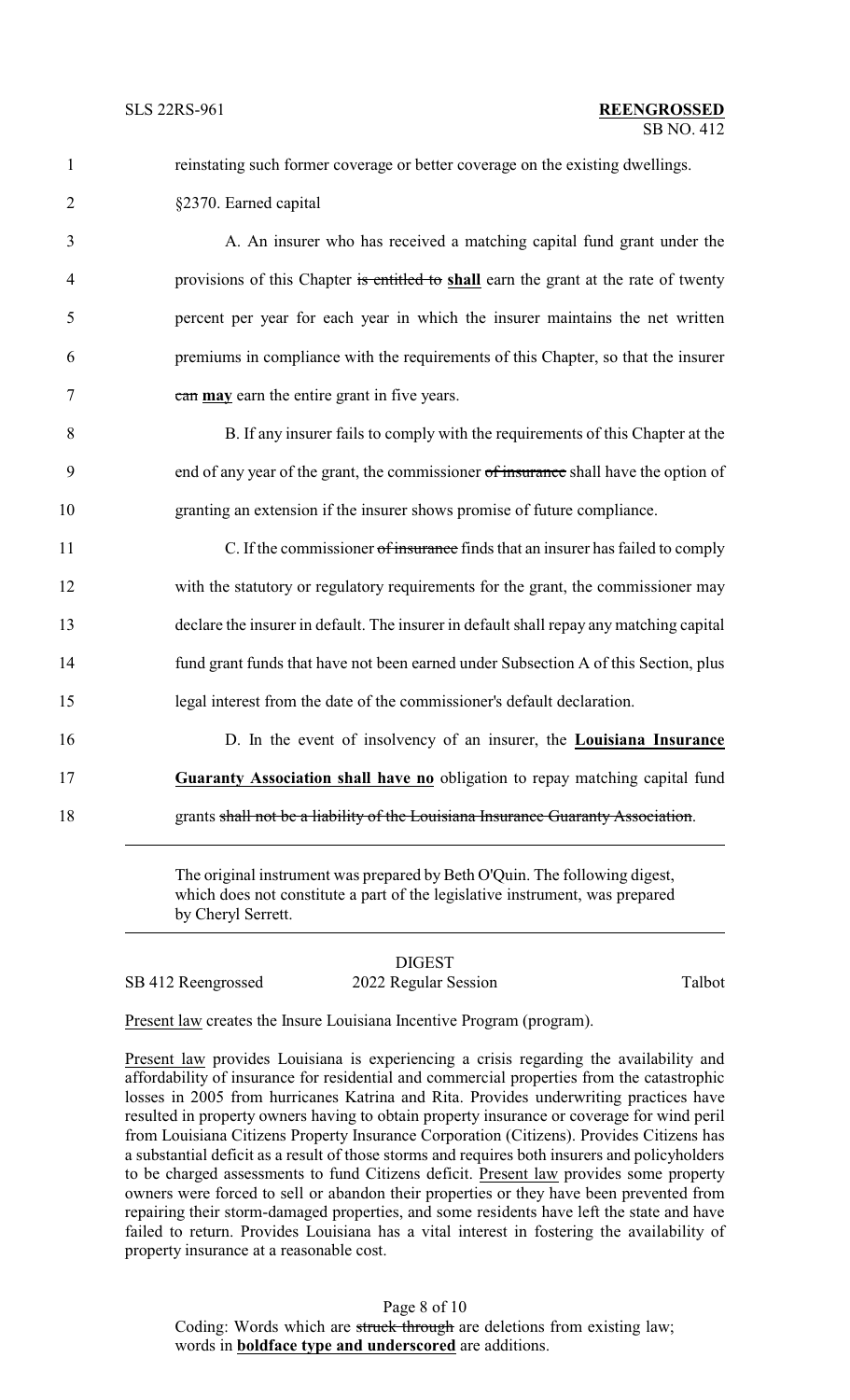Proposed law retains present law but changes the year from "2005" to "2020 and 2021" and changes the names of the hurricanes from "Katrina and Rita" to "Laura, Delta, Zeta, and Ida", and deletes that insurers and policyholders are required to be assessed to fund the deficit of Citizens.

Present law requires the commissioner of insurance (commissioner) issue a public invitation to insurers to submit grant applications upon the implementation of the program and prohibits the commissioner from allocating individual grants less than \$2 million nor in excess of \$10 million in the initial applications, and requires the commissioner to initially allocate 20% of the total funds to domestic insurers. Present law requires the commissioner to offer a second invitation if all monies from the first invitation are not allocated and requires the commissioner to offer a second invitation and prohibits the commissioner from allocating individual grants less than \$2 million nor in excess or \$10 million, but authorizes insurers who received a grant in response to the first invitation to apply for an additional grant up to a \$10 million limit. Requires the commissioner to offer a third invitation if all monies from the second and third invitation are not allocated and prohibits the commissioner from allocating individual grants less than \$2 million nor in excess of \$10 million, but authorizes insurers who received a grant in response to the first and second invitation to apply for an additional grant up to a \$10 million limit.

Proposed law retains present law but changes the commissioner is required to issue a second and third invitation to the commissioner is authorized to issue a second and third invitation.

Present law requires that once the three separate invitations and responses have been finalized, the commissioner is to direct any unexpended or unencumbered funds and any matching capital grant funds not earned to be used for the property insurance tax credit, but requires that if the amount of funds in the program is less than \$35 million after the three separate invitations have been finalized, the funds are to be used to accelerate payoff of the Unfunded Accrued Liability of the state retirement systems.

Proposed law retains present law but deletes three separate invitations and requires the unallocated money reverts back to the state general fund and deletes funds less than \$35 million be allocated to the Unfunded Accrued Liability of the state retirement systems.

Present law authorizes a non-admitted insurer and an approved unauthorized insurer to apply for a grant if the insurer becomes admitted and licensed to do business in this state, and requires the commissioner to reallocate funds the insurer was to receive if the insurer does not apply timely or is not admitted and licensed in this state.

Proposed law retains present law but removes a non-admitted insurer and an approved unauthorized insurer, but includes a surplus lines insurer, and changes from failing to become admitted and licensed in this state to failing to obtain a certificate of authority.

Present law requires the commissioner to promulgate rules to establish procedures to monitor the net written premium of insurers receiving a grant and to ensure an insurer complies with the provisions of present law and requires the commissioner to provide rules for returning grant money to the state on a pro rata basis if the insurer fails to comply with present law and requires the commissioner to seek the return of unearned grant money from an insurer if the insurer has not complied with the rules for five consecutive years commencing on January 1, 2009 and ending December 31, 2013.

Proposed law retains present law but changes the dates from "January 1, 2009" and "December 31, 2013" to "January 1, 2024" and "December 31, 2028".

Effective August 1, 2022.

(Amends R.S. 22:2361 - 2370)